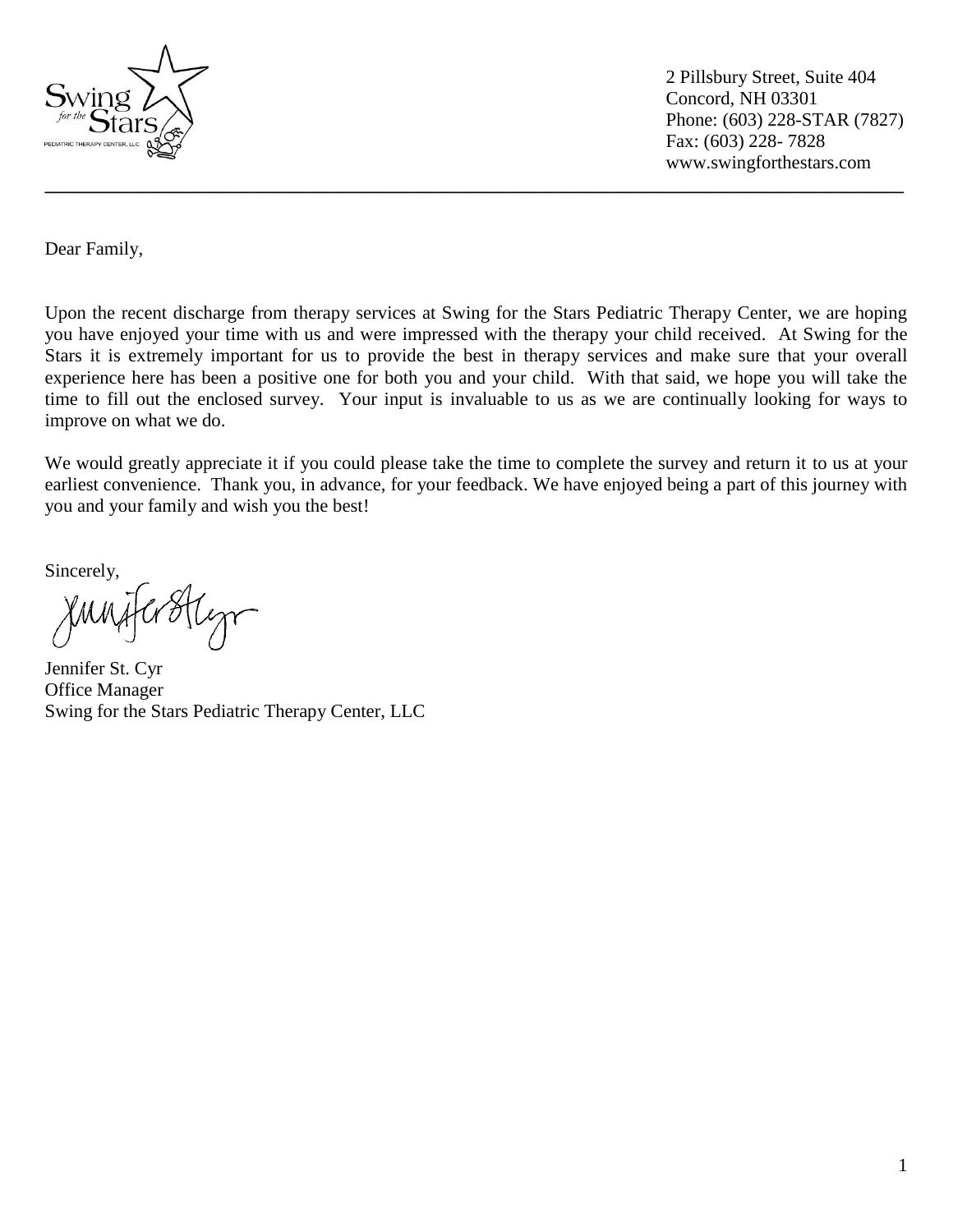

 2 Pillsbury Street, Suite 404 Concord, NH 03301 Phone: (603) 228-STAR (7827) Fax: (603) 228- 7828 www.swingforthestars.com

## **THERAPY SERVICES SATISFACTION SURVEY**

Based on your experiences at Swing for the Stars, please rate the following statements using the following scale:

| 4 = Agree Completely       | 3 = Agree Somewhat | 2 = Disagree Somewhat |            | 1 = Disagree Completely |           |
|----------------------------|--------------------|-----------------------|------------|-------------------------|-----------|
| <b>TREATING THERAPIST:</b> |                    |                       | $OT \perp$ | $\mathbf{SPEECH}$       | $\bf{PT}$ |

## **SCHEDULING/BILLING/ADMINSTRATIVE EXPERIENCES**

| 1. My phone call/e-mails were always returned promptly                   | $3$   2   1   NA                                                        |  |  |  |
|--------------------------------------------------------------------------|-------------------------------------------------------------------------|--|--|--|
| 2. The front office staff was always friendly and approachable           | NA<br>$4 \begin{array}{ c c c c c c } \hline 3 & 3 & 2 & 1 \end{array}$ |  |  |  |
| 3. I was able to get a treatment time that was convenient for our family | NA<br>$4 \mid 3 \mid 2 \mid 1 \mid$                                     |  |  |  |
| 4. All of my insurance/billing questions were answered clearly           | $NA$  <br>$4\begin{bmatrix} 3 & 2 \end{bmatrix}$ 1                      |  |  |  |
| 5. The clinic was a clean and welcoming environment                      | NA<br>$4$   3   <br>$2 $ $1 $                                           |  |  |  |
|                                                                          |                                                                         |  |  |  |
|                                                                          |                                                                         |  |  |  |
|                                                                          |                                                                         |  |  |  |

## **THERAPY PROCESS EXPERIENCE**

1. My child's therapist was approachable, warm and friendly to me and my child and made us feel comfortable

2. The goals developed by the therapist were appropriate and took into account my priorities for therapy outcomes

3. My child's therapy goals were reviewed with me and were understandable

|  |  | $4 \square$ $3 \square$ $2 \square$ $1 \square$ $NA \square$ |
|--|--|--------------------------------------------------------------|
|  |  | $4 \square$ 3 2 1 NA                                         |
|  |  | $4 \square$ 3 2 1 NA                                         |
|  |  | $4 \square$ 3 2 1 NA                                         |

4. Progress reports (done at 6 month intervals), were informative and clearly written